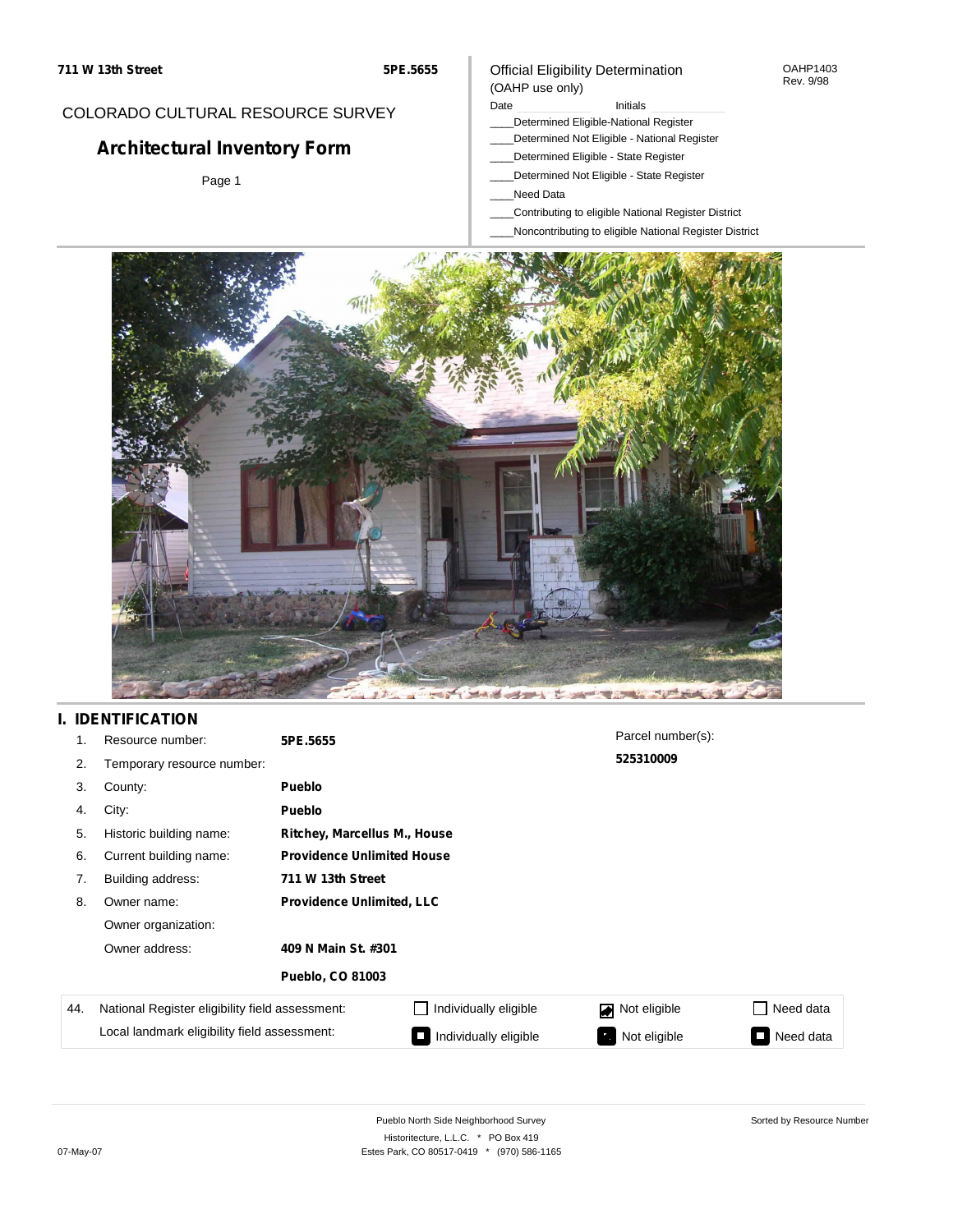Sorted by Resource Number

### **Architectural Inventory Form**

Page 2

### **II. GEOGRAPHIC INFORMATION**

| 9.  | P.M.                    | 6th |    |    | Township:               |       | <b>20S</b>                  |    |    |           | Range:            | 65W |         |
|-----|-------------------------|-----|----|----|-------------------------|-------|-----------------------------|----|----|-----------|-------------------|-----|---------|
|     | <b>SW</b>               | 1/4 | οf | NE | 1/4                     | of NE | 1/4                         | of | sw | 1/4       | of Section        |     | 25      |
|     | 10. UTM reference zone: |     |    |    | 13                      |       |                             |    |    |           |                   |     |         |
|     | Easting:                |     |    |    | 533566                  |       |                             |    |    | Northing: |                   |     | 4236640 |
| 11. | USGS quad name:         |     |    |    | <b>Northeast Pueblo</b> |       |                             |    |    | Scale:    |                   |     | 7.5     |
|     | Year:                   |     |    |    | 1974)                   |       | 1961 (Photorevised 1970 and |    |    |           |                   |     |         |
| 12. | $Lot(s)$ :              |     |    |    | Lot 12; Block 3         |       |                             |    |    |           |                   |     |         |
|     | Addition:               |     |    |    | <b>Craig's Addition</b> |       |                             |    |    |           | Year of addition: |     | 1871    |

13. Boundary description and justification:

The boundary, as described above, contains but does not exceed the land historically associated with this property.

Metes and bounds exist:

П

### **III. ARCHITECTURAL DESCRIPTION**

| 14. | Building plan (footprint, shape):    | Irregular Plan                                       |                       |
|-----|--------------------------------------|------------------------------------------------------|-----------------------|
|     | Other building plan descriptions:    |                                                      |                       |
| 15. | Dimensions in feet (length x width): | 1,378 square feet                                    |                       |
| 16. | Number of stories:                   | 1                                                    |                       |
| 17. | Primary external wall material(s):   | <b>Wood/Horizontal Siding</b><br><b>Wood/Shingle</b> | Other wall materials: |
| 18. | Roof configuration:                  | <b>Gabled Roof/Cross Gabled Roof</b>                 |                       |
|     | Other roof configurations:           |                                                      |                       |
| 19. | Primary external roof material:      | <b>Asphalt Roof/Composition Roof</b>                 |                       |
|     | Other roof materials:                |                                                      |                       |
| 20. | Special features:                    | Porch                                                |                       |

21. General architectural description:

Oriented to the south, this house rests on a concrete foundation. White-painted, horizontal wood siding, with 1-by-4-inch cornerboards, clads the exterior walls. Windows are generally 1-over-1-light or 2-over-2-light, double-hung sash, with whitepainted wood frames and mauve-painted wood surrounds. Dominating the front-gabled portion of the front (south) façade is a tripartite picture window. It consists of a central fixed frame flanked by a pair of 1-over-1-light sash windows. The north side of the east elevation contains a pair of 1-beside-1-light, sliding-sash windows. The same type of window appears in the east and west ends of the rear (north) elevation. A shed-roofed porch fills the inside (southeast-facing) corner of the house. It has a wood floor and a kneewall covered in white-painted, square-cut wood shingles. The porch supports consist of paired, whitepainted 2-by-4s, with diamond-shaped blocks between them. Two concrete steps, flanked by wrought-iron railings, approach the porch on the west side of its south elevation. The porch has a white-painted, diamond-shaped frieze. The principal doorway opens in the east face of the inside corner. It hosts a 15-light, glass-in-wood-frame door, with a white-painted wood frame. It opens behind an aluminum-frame storm door. Another doorway opens near the center of the east elevation. A flat-roofed carport, on white-painted, square wood supports, spans the entire rear elevation. Red-gray, interlocking asphalt shingles cover **the cross-gabled roof. White-painted wood fascia and soffit box the eaves.**

22. Architectural style:

**No Style**

Other architectural styles: Building type:

Pueblo North Side Neighborhood Survey Historitecture, L.L.C. \* PO Box 419 07-May-07 **Estes Park, CO 80517-0419** \* (970) 586-1165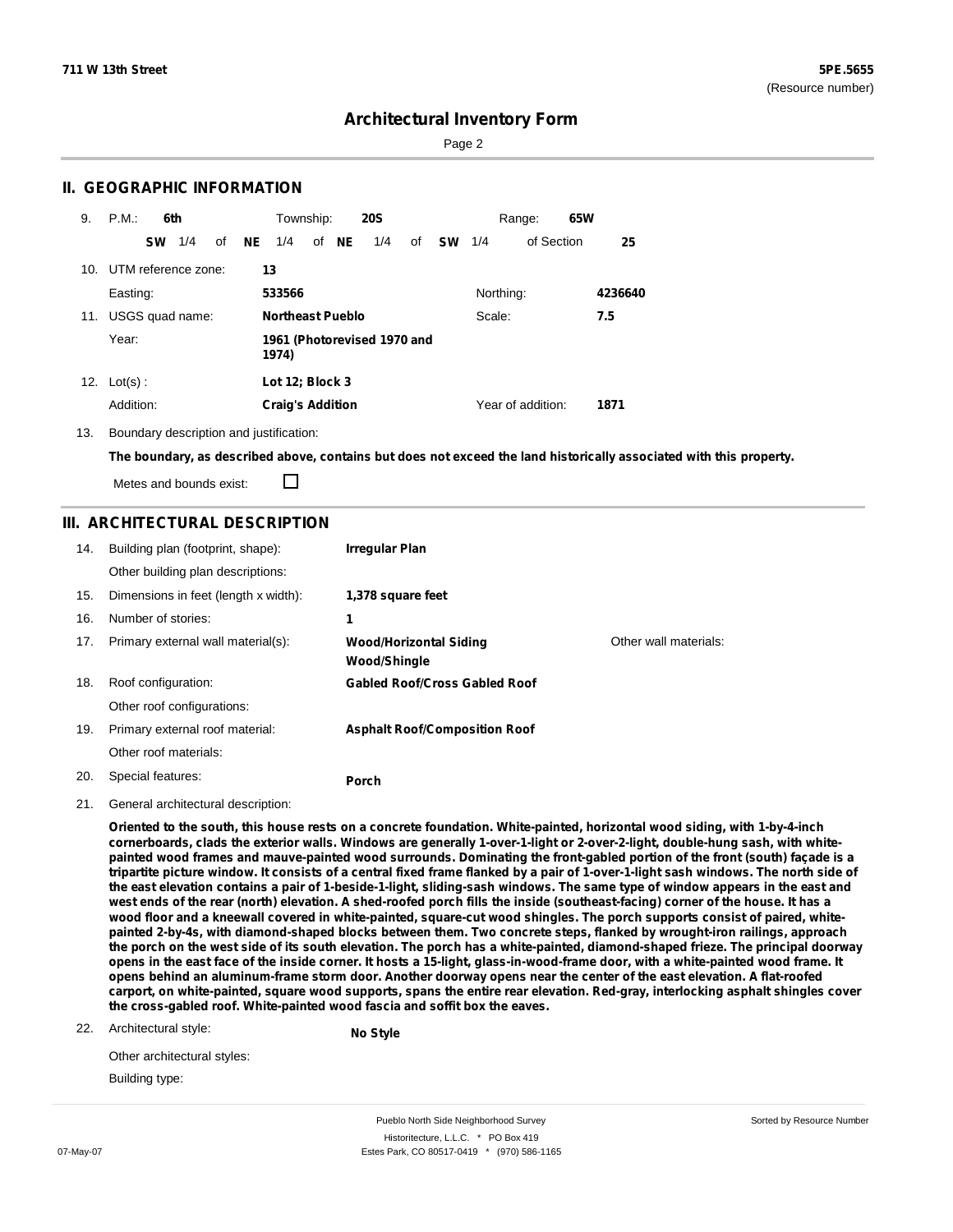Page 3

#### 23. Landscape or special setting features:

This property is located on terrain sloping downward from north to south, with an elevation of around 4,700 feet above mean sea level. The neighborhood features modest, one- and two-story houses and commercial buildings. Setbacks from West 13th Street, the busy, principal east-west thoroughfare through this area, are generally the same on this block. This property is situated on the north side of West 13th Street, between 705 West 13th Street to the east and 713 West 13th Street to the west. Grass covers the strip separating the pink sandstone sidewalk from the street; a low cobblestone wall flanks the north side of the sidewalk. A planted-grass yard, with mature landscaping, covers the southern portion of the lot. Large cottonwoods shade **the southeast and southwest corners of the property. A gravel parking area dominates the backyard.**

#### 24. Associated buildings, features or objects:

1 : Type: **Shed**

| Describe: | A standard kit-built shed is located directly northeast of the house. Oriented to the south, the |
|-----------|--------------------------------------------------------------------------------------------------|
|           | structure lacks a formal foundation. The walls consist of brown-painted sheet metal. Paired,     |
|           | sliding doors of the same description dominate the front (south) elevation. The front-           |
|           | grambreled roof also consists of sheet metal.                                                    |

#### **IV. ARCHITECTURAL HISTORY**

| 25. | Date of Construction:  | Estimate:                        | 1890 | Actual:                                                                                       |
|-----|------------------------|----------------------------------|------|-----------------------------------------------------------------------------------------------|
|     | Source of Information: | 12.                              |      | U.S. Census of 1900. Precinct 3, Pueblo, Pueblo County, Colorado. Series T623, roll 128, p.   |
|     |                        | Co. consulted 1886 through 2003. |      | Pueblo City Directory. Pueblo, Co.; Salt Lake City; Kansas City, Mo.; and others: R.L. Polk & |
| 26. | Architect:             | unknown                          |      |                                                                                               |
|     | Source of information: |                                  |      |                                                                                               |
| 27. | Builder:               | unknown                          |      |                                                                                               |
|     | Source of information: |                                  |      |                                                                                               |
| 28. | Original Owner:        | <b>Marcellus M. Ritchey</b>      |      |                                                                                               |
|     | Source of information: | Co. consulted 1886 through 2003. |      | Pueblo City Directory. Pueblo, Co.; Salt Lake City; Kansas City, Mo.; and others: R.L. Polk & |

29. Construction history:

According to Pueblo County Tax Assessor records, this building was constructed in 1900. However it appears on an 1893 Sanborn map, and city directory listings for this address date to 1890, suggesting a circa 1890 date of construction. The only notable structural modification, an addition to the northwest corner, was completed prior to 1904, based on Sanborn maps. Some windows, doors, and the original porch supports have also been replaced, probably in 1940s or '50s, based on the **materials.**

30. Location: **original** Date of move(s):

#### **V. HISTORICAL ASSOCIATIONS**

| 31. Original use(s):     | <b>Single Dwelling</b> |
|--------------------------|------------------------|
| 32. Intermediate use(s): | <b>Single Dwelling</b> |
| 33. Current use(s):      | <b>Single Dwelling</b> |
| 34. Site type(s):        | <b>Residence</b>       |

35. Historical background:

The first resident of this house, constructed around 1890, was Marcellus M. Ritchey, a teamster. He was born in Missouri in June 1846. Around 1898, his daughter, Virginia M. Ritchey, married James A. Magill, a clerk for his family's J.K.P. Magill grocery **store. All three lived at this address through 1914.**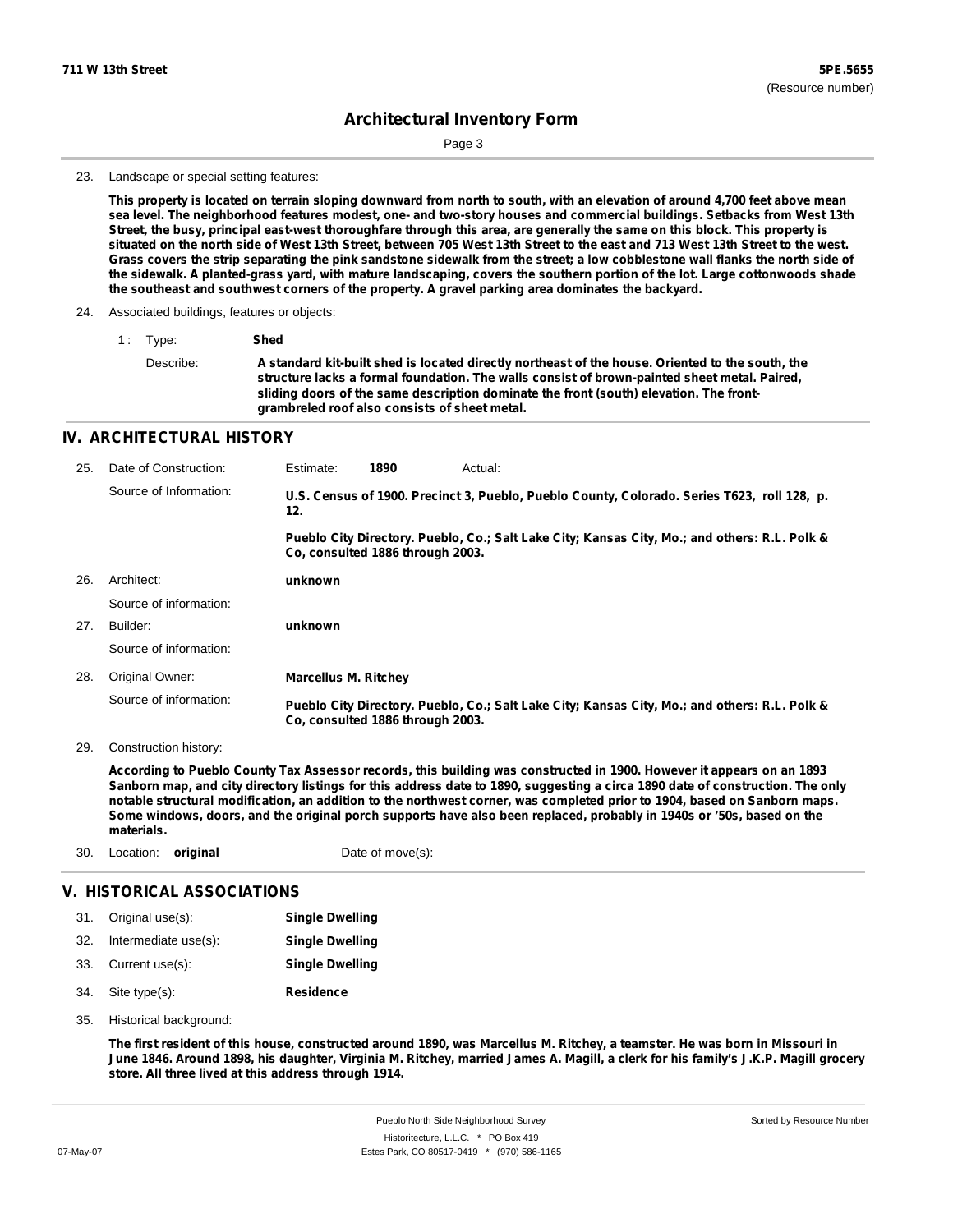Page 4

Beginning around 1919, the owner and resident was Charles Donley. He resided here through at least 1940. In 1945, the owner and resident was Rev, Jesse Sykes Johnson, a retired Methodist minister. Ordained in 1919, he served at churches in the Denver Conference, Northwest Texas Conference, and at Tulsa, Oklahoma. Following his retirement from the ministry in 1934, he was employed at the Pueblo ordnance depot and air base, as well as at the Colorado State Hospital. With his wife, Willie Ethel Johnson, Jesse Johnson had four sons: James H., William C., Paul G., and Robert E. The Johnsons moved from this house prior to 1950 and later resided at 1230 East 10th Street, where Jesse Johnson died in March 1956.

From around 1950 through 1955, the owner and resident was Inez Walter. Howard G. and Fern Christie owned this lot in 1960 and resided in the house through 1991. Fern Christie sold the property to Andrew F. and Lynette Barr in 1994. The Barrs, in turn, sold the property a few months later to Dwight L. and Carol L. Scott. Royce A. Gomez acquired the house and lot from **Dwight Scott in 2003, transferring it a month later to Providence Unlimited, LLC, the current owner.**

**Pueblo County Office of Tax Assessor. Property information card [internet].**

**Pueblo City Directory. Pueblo, Co.; Salt Lake City; Kansas City, Mo.; and others: R.L. Polk & Co, consulted 1886 through 2003.**

**Sanborn Fire Insurance Maps (for Pueblo, Colorado). New York: Sanborn Map and Publishing Co., 1883, 1886, 1889, 1893, 1904-05, 1904-51, and 1904-52.**

**U.S. Census of 1900. Precinct 3, Pueblo, Pueblo County, Colorado. Series T623, roll 128, p. 12.**

**"Johnson (Rev. Jesse Sykes)" [obituary]. Pueblo Chieftain, 4 March 1956, p. 24.**

<sup>36.</sup> Sources of information: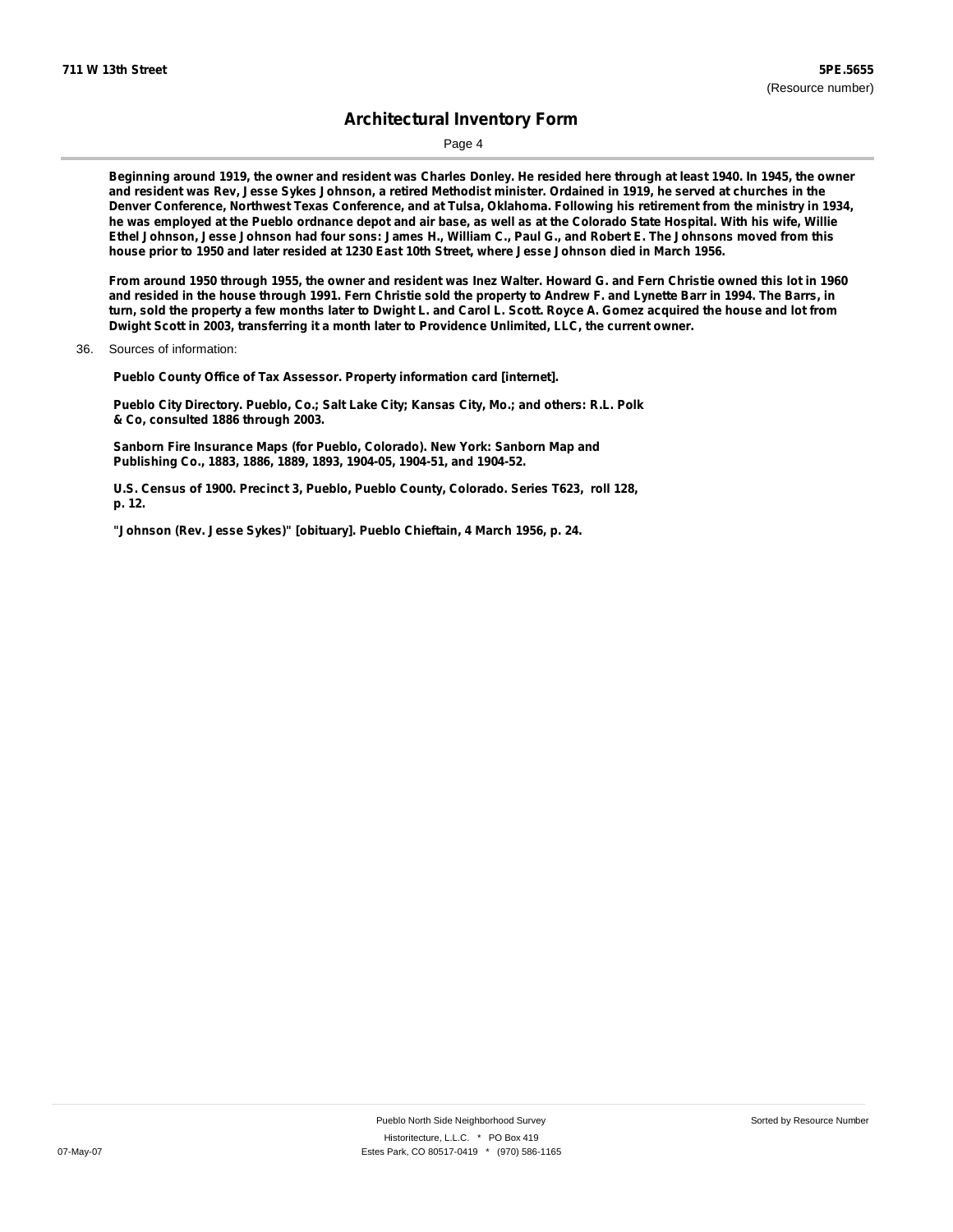Sorted by Resource Number

# **Architectural Inventory Form**

Page 5

|     | <b>VI. SIGNIFICANCE</b>                                                                                                                                                           |  |  |  |  |  |  |  |
|-----|-----------------------------------------------------------------------------------------------------------------------------------------------------------------------------------|--|--|--|--|--|--|--|
| 37. | Local landmark designation:<br>Yes $\Box$<br>No.<br>$\mathbf{F}_{\mathbf{r}}$                                                                                                     |  |  |  |  |  |  |  |
|     | Designation authority:                                                                                                                                                            |  |  |  |  |  |  |  |
|     | Date of designation:                                                                                                                                                              |  |  |  |  |  |  |  |
| 38. | Applicable National Register criteria:                                                                                                                                            |  |  |  |  |  |  |  |
|     | A. Associated with events that have made a significant contribution to the broad pattern of our history.                                                                          |  |  |  |  |  |  |  |
|     | B. Associated with the lives of persons significant in our past.<br>$\blacksquare$                                                                                                |  |  |  |  |  |  |  |
|     | C. Embodies the distinctive characteristics of a type, period, or method of construction, or represents the work<br>П                                                             |  |  |  |  |  |  |  |
|     | of a master, or that possess high artistic values, or represents a significant and distinguished entity whose<br>components may lack individual distinction.                      |  |  |  |  |  |  |  |
|     | D. Has yielded, or may be likely to yield, information important in history or prehistory.                                                                                        |  |  |  |  |  |  |  |
|     | Qualifies under Criteria Considerations A through G (see manual).<br>$\sim$                                                                                                       |  |  |  |  |  |  |  |
|     | Does not meet any of the above National Register criteria.<br>₩                                                                                                                   |  |  |  |  |  |  |  |
|     | <b>Pueblo Standards for Designation:</b>                                                                                                                                          |  |  |  |  |  |  |  |
|     | 1a. History                                                                                                                                                                       |  |  |  |  |  |  |  |
|     | $\overline{\mathbf{r}}_1$<br>Have direct association with the historical development of the city, state, or nation; or                                                            |  |  |  |  |  |  |  |
|     | <u>1b. History</u>                                                                                                                                                                |  |  |  |  |  |  |  |
|     | Be the site of a significant historic event; or<br>$\overline{\phantom{a}}$                                                                                                       |  |  |  |  |  |  |  |
|     | 1c. History                                                                                                                                                                       |  |  |  |  |  |  |  |
|     | Have direct and substantial association with a person or group of persons who had influence on society.<br>$\overline{\phantom{a}}$                                               |  |  |  |  |  |  |  |
|     | 2a. Architecture<br>Embody distinguishing characteristics of an architectural style or type; or                                                                                   |  |  |  |  |  |  |  |
|     | $\Box$                                                                                                                                                                            |  |  |  |  |  |  |  |
|     | 2b. Architecture<br>Be a significant example of the work of a recognized architect or master builder, or<br>$\Box$                                                                |  |  |  |  |  |  |  |
|     | 2c. Architecture                                                                                                                                                                  |  |  |  |  |  |  |  |
|     | Contain elements of architectural design, engineering, materials, craftsmanship, or artistic merit which represent a<br>$\Box$<br>significant or influential innovation;          |  |  |  |  |  |  |  |
|     | 2d. Architecture                                                                                                                                                                  |  |  |  |  |  |  |  |
|     | Portray the environment of a group of people or physical development of an area of the city in an era of history<br>$\Box$<br>characterized by a distinctive architectural style. |  |  |  |  |  |  |  |
|     | 3a. Geography                                                                                                                                                                     |  |  |  |  |  |  |  |
|     | Have a prominent location or be an established, familiar, and orienting visual feature of the contemporary city, or                                                               |  |  |  |  |  |  |  |
|     | 3b. Geography                                                                                                                                                                     |  |  |  |  |  |  |  |
|     | Promote understanding and appreciation of Pueblo's environment by means of distinctive physical characteristics<br>or rarity; or                                                  |  |  |  |  |  |  |  |
|     | 3c. Geography                                                                                                                                                                     |  |  |  |  |  |  |  |
|     | Make a special contribution to Pueblo's distinctive character.<br>$\overline{\phantom{a}}$                                                                                        |  |  |  |  |  |  |  |
|     | <b>Not Applicable</b><br>Does not meet any of the above Pueblo landmark criteria.                                                                                                 |  |  |  |  |  |  |  |
|     | $\overline{\phantom{a}}$                                                                                                                                                          |  |  |  |  |  |  |  |
| 39. | Area(s) of Significance:<br><b>Not Applicable</b>                                                                                                                                 |  |  |  |  |  |  |  |
| 40. | Period of Significance:<br>n/a                                                                                                                                                    |  |  |  |  |  |  |  |
| 41. | Level of significance:<br>National:<br>State<br>Local<br>$\Box$<br>$\sim$                                                                                                         |  |  |  |  |  |  |  |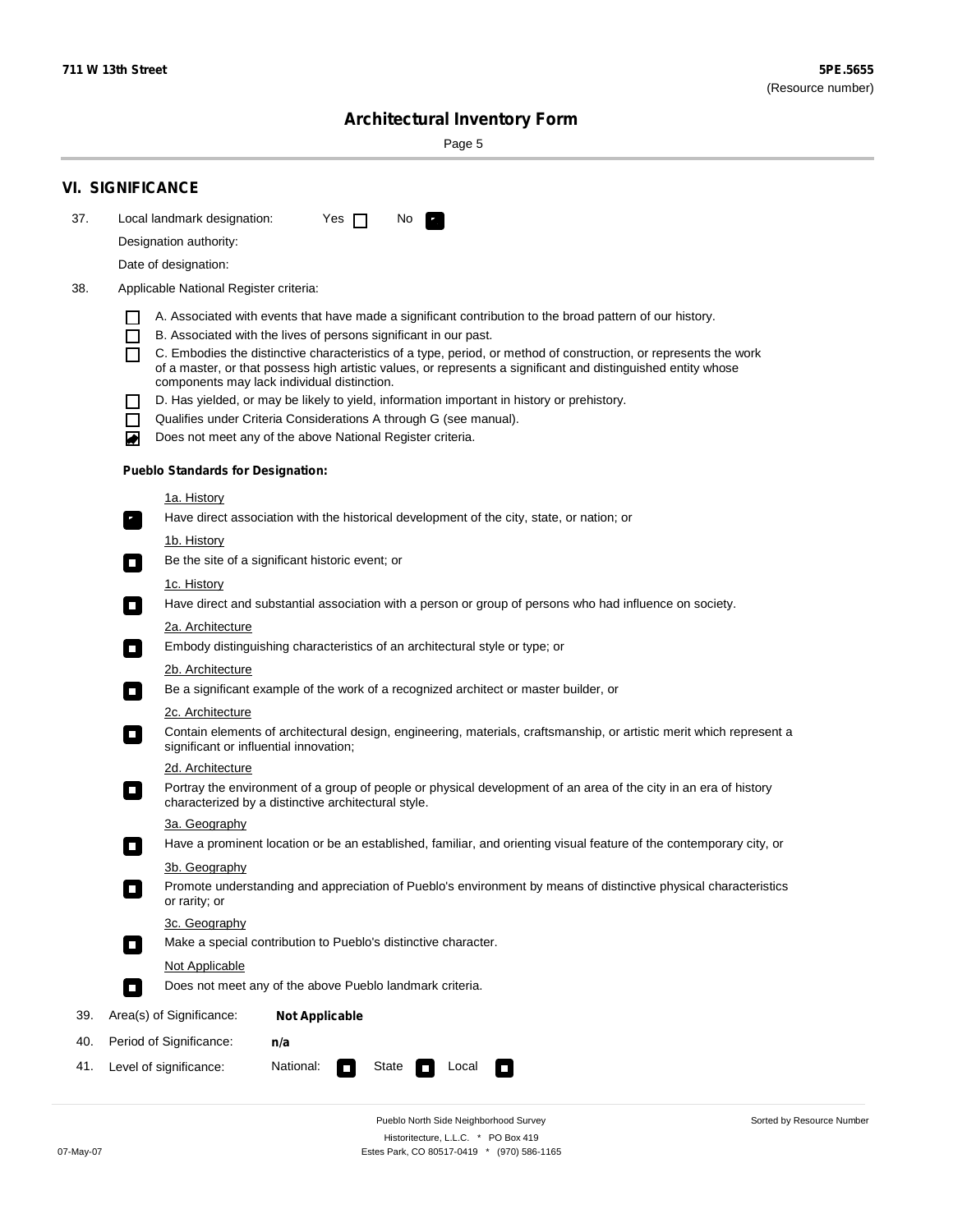Page 6

#### 42. Statement of significance:

This property is historically significant under Pueblo Local Landmark criterion 1A for its association with the development of **Pueblo's North Side Neighborhood, when more architecturally sophisticated buildings like this one joined the smaller,** plainer dwellings originally constructed here. However, the levels of architectural and historical significance, combined with physical integrity, are not to the extent that this property would qualify for individual listing in the National Register of Historic Places, the Colorado State Register of Historic Properties, or as a City of Pueblo Landmark. It is, nonetheless, a **contributing resource within any potential historic district.**

43. Assessment of historic physical integrity related to significance:

Constructed around 1890, this house exhibits a moderate level of physical integrity relative to the seven aspects of integrity as defined by the National Park Service and the Colorado Historical Society: location, setting, design, materials, **workmanship, feeling, and association. While additions date to well within the period significance, the subsequent replacement of some windows and porch supports have removed important character-defining features. Nonetheless, the** building remains in its basic form, retaining sufficient physical integrity to convey its architectural and historical significance.

### **VII. NATIONAL REGISTER ELIGIBILITY ASSESSMENT**



**classes. Its diversity of architectural styles and forms directly represents the city's changing economic and cultural climates. As well, the neighborhood is distinctive because it appears to have evolved independently of the area's dominant industry, steel manufacturing.**

> Yes Yes

**The Second Second** 

Non<sub>d</sub> N/A No  $\blacksquare$  N/A  $\blacksquare$ 

If there is National Register district potential, is this building contributing:

If the building is in existing National Register district, is it contributing: 46.

#### **VIII. RECORDING INFORMATION**

| 47. | Photograph numbers): | <b>CD-ROM Photo Disc: North Side Photos</b><br>File Name(s): 13thstw711                                                       |
|-----|----------------------|-------------------------------------------------------------------------------------------------------------------------------|
|     | Negatives filed at:  | <b>Special Collections</b><br><b>Robert Hoag Rawlings Public Library</b><br>100 East Abriendo Avenue<br>Pueblo, CO 81004-4290 |
| 48. | Report title:        | <b>Pueblo North Side Neighborhood Survey</b>                                                                                  |
| 49. | $Date(s)$ :          | 06/27/05                                                                                                                      |
| 50. | Recorder(s):         | <b>Adam Thomas</b>                                                                                                            |
| 51. | Organization:        | Historitecture, L.L.C.                                                                                                        |
| 52. | Address:             | <b>PO Box 419</b>                                                                                                             |
|     |                      | Estes Park, CO 80517-0419                                                                                                     |
| 53. | Phone number(s):     | (970) 586-1165                                                                                                                |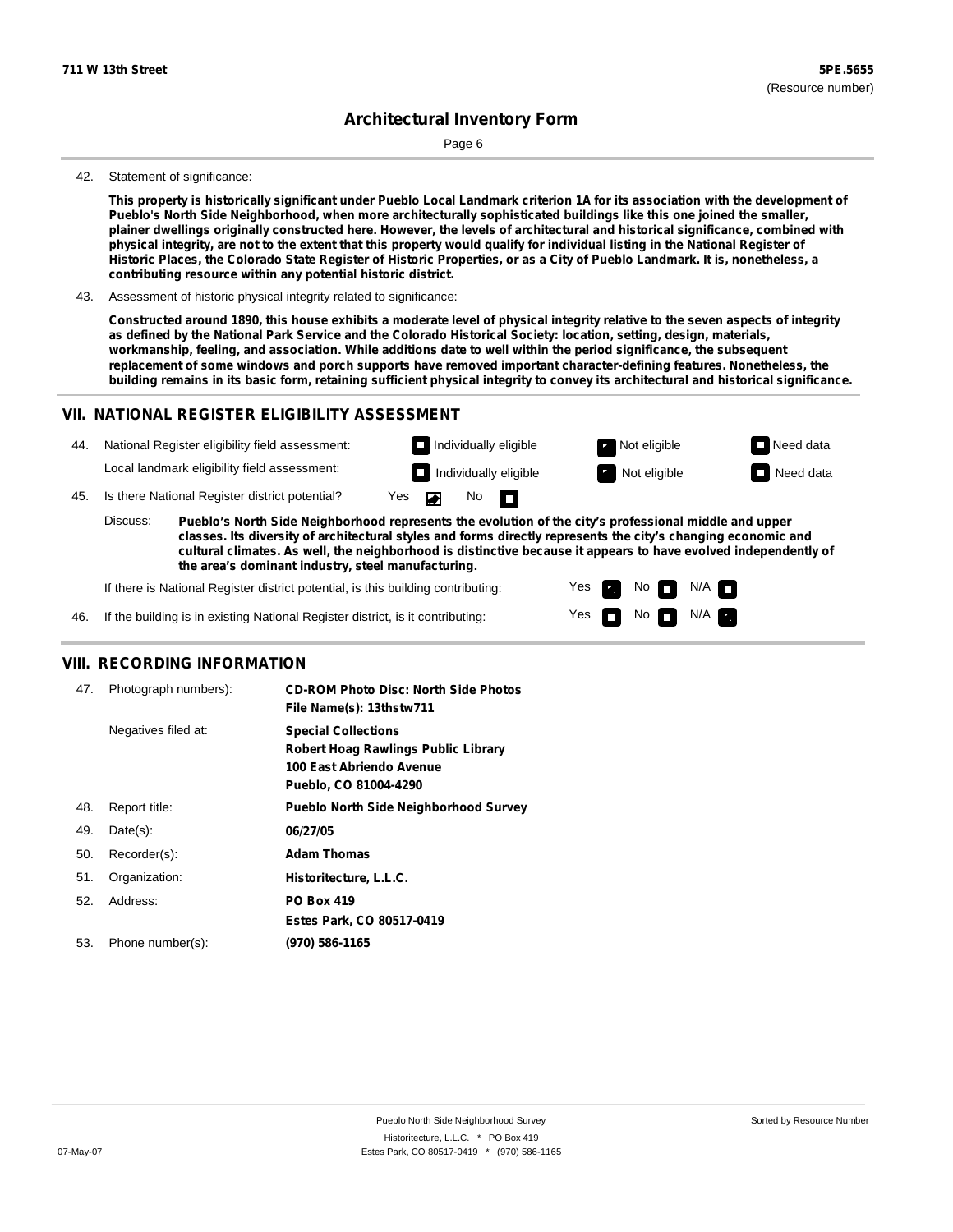Page 7